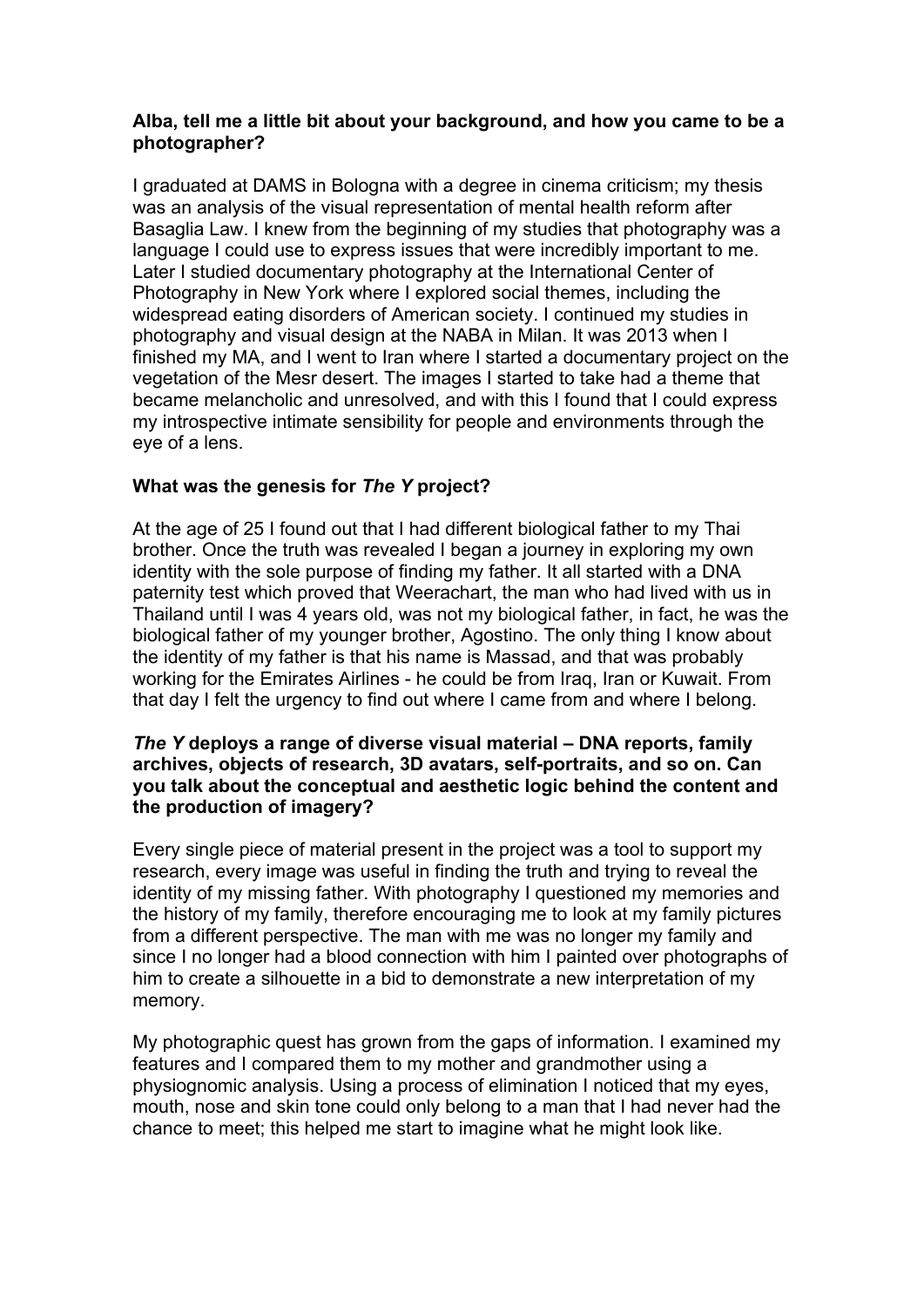I needed to know the truth to accept the absence, so I did a DNA test to find out the ancestral origins of my biological father, from here came the title of the project. *The Y*. Women inherit two XX and in my DNA I am missing the Y chromosome, the element needed to find his ethnic origins. I had to work with the information I had that existed within my family. I collected documents and evidence relating to who could be my father, and I took portraits of Weerachart, my putative father, of Agostino my brother, and of Gary Labus - a man I had never heard about before, but nevertheless was the person that signed the paternity on my birth certificate. I travelled to Santa Barbara to take a portrait of him. All the portraits are silhouetted against a light blue setting, a popular backdrop for IDs in the 1980s in Italy. I needed to look at them from every angle to gather an organic perception of who he was and to explore his features further.

Like a forensic investigator I methodically started to look for traces of Massad, my father and so I travelled back to Bangkok. During the process I discovered that what I really wanted was to have an image of my father, thus I worked with the information I had, and with the results of the physiognomic analysis I created a 3D avatar with the program "Make a Human." I used a scientific approach to get the closest I could to the truth. A consequence of this method was that I formed an emotional distance, allowing me to organise my feelings. The project ends with a self-portrait in Bangkok with my eyes closed against a red background, portraying reference to blood and to an indissoluble bond in the face of my father's physical absence.

### **How did your thinking about the way memory functions in relation to your use of photographic languages influence the conception and presentation method**s?

I couldn't seem to establish a bond with the memories of my childhood and with the pictures in my family album anymore. The images that I repeatedly looked at were no longer telling me the truth, the person next to me on my birthday party was not my biological father - I no longer knew how to feel. From the start of the project I couldn't help but feel that photographs were pieces of material that hold so many variations of what is perceived to be the truth. When I created the Avatar of Massad, I finally had an image of my father. In the last part of the project I realised that I had effectively created my own memory of him, but it was still only an interpretation of reality.

### **What are your thoughts on the balance between disclosing information versus allowing for the puzzle to come together for the viewer? I'm thinking here in the sense of narrating for others while coming to terms with the complex realities of this highly-personal story.**

*The Y* starts with a missing piece of information, it begins with a question that will be present throughout. I believe that the unanswered question keeps the viewer interested in the project, and with every closed door and ill-fitting puzzle piece, the aspect of the unknown remains and the interest strong. I believe that exposing yourself and speaking about your personal grief is a way to allow people to empathise and get closer to something, regardless of what it is.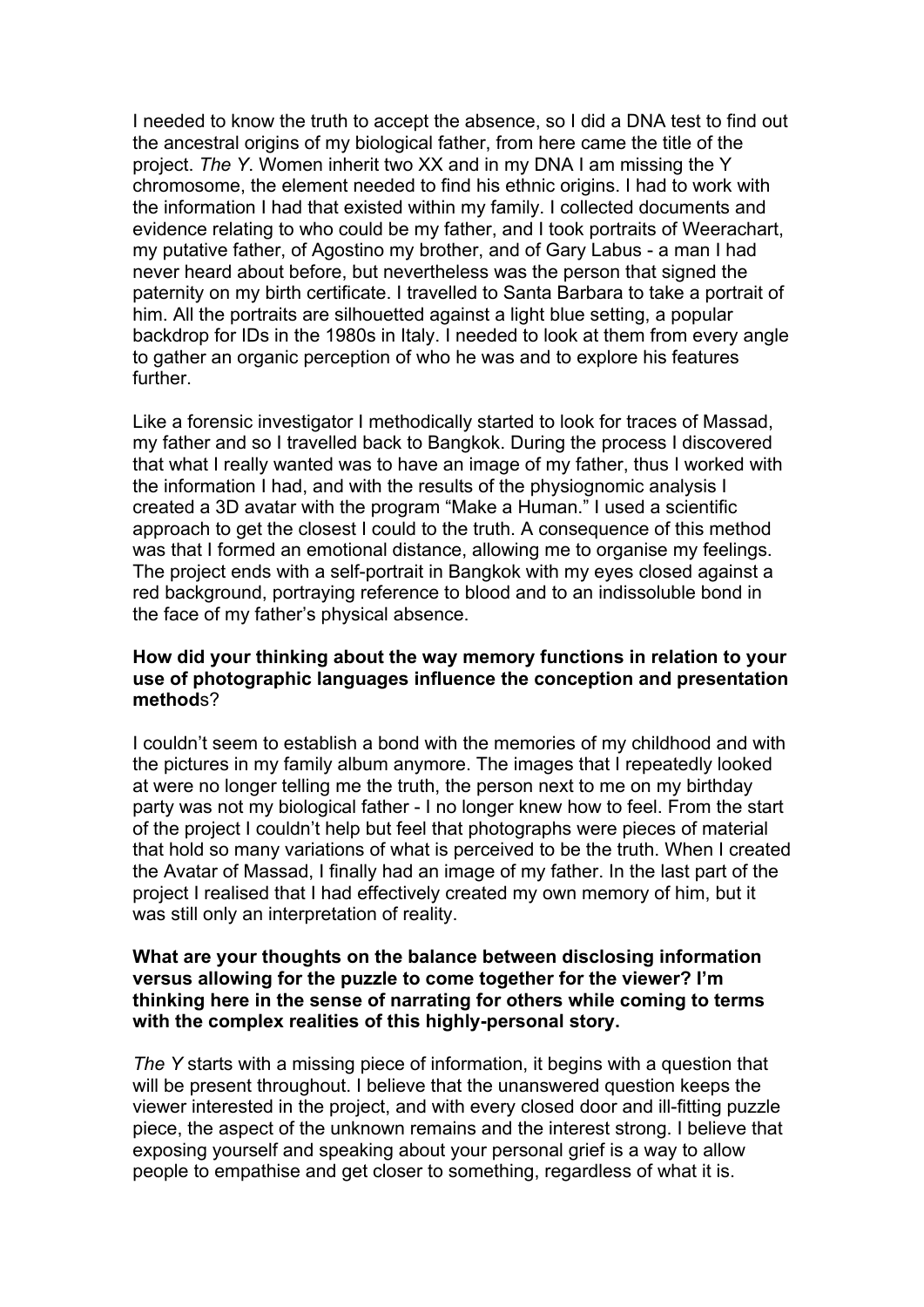Photography can also aid in creating a version of reality that helps others to understand and become closer to the subject. This project speaks about identity and belonging and with coming to terms with the absence of my father, accepting the reality as it is after conceptualising and ordering it. Using scientific methods helped me to work through this deeply emotional journey, every discovery and failure got me a step closer to finding my missing father. I think anyone that might follow my journey can relate to the feeling of the grief of having a parent or someone you love missing in your life.

### **To what extent do you consider photography to be an adequate medium and framing device for such a project (wherein the subject's identity ultimately eludes visualisation)?**

I used the medium of photography in a way that allowed me to treat the research of my father without rhetorical feelings. I needed to collect evidence, facts and scientific reports. I needed to organise and keep the right emotional distance in order to deal with the pain of not knowing who my father was. I thought of using the scientific approach adopted by Lombroso while I was studying the features of my maternal line, allowing me to potentially create part of the answer by giving me a visual representation of what he might look like. What I wanted more than anything was to have photograph of my biological father, I was not able to find his identity so I recreated his image with the Avatar to have my own peace of mind. The Avatar is an imaginary image, and that is the closest I get to reality. During my research I did think a lot about the role photography played in manipulating reality to tell a story…

### **In terms of the project's title,** *The Y***, does it have any further significance for you beyond the reference to the male chromosome of human DNA?**

It does have a deep and personal meaning, a question that followed me from the moment I found out that I didn't know who my father was. Why? Why I don't have his address, his number, why is every piece of vital information missing?

### **What's more important to you at this point - process or resolution?**

At the end of the project I started to come to terms with my past and the reasons why I did not know the identity of my father. I found myself accepting the mystery of my family history after doing everything possible to find him. The journey was the most important thing to me.

#### **Did you feel that any new readings of your work were introduced as result of** *The Y* **being shown in the context of the** *Who's looking at the family, now?* **exhibition as part of Photo50 at London Art Fair 2019?**

It was really very important to see The Y in a bigger context, especially when looking at the differences and similarities of how other artists used the medium of photography to reflect on family memories. It was a very heterogeneous exhibition that included classic documentary modes of representing the family with more conceptual approaches. It was important to see the reactions of the